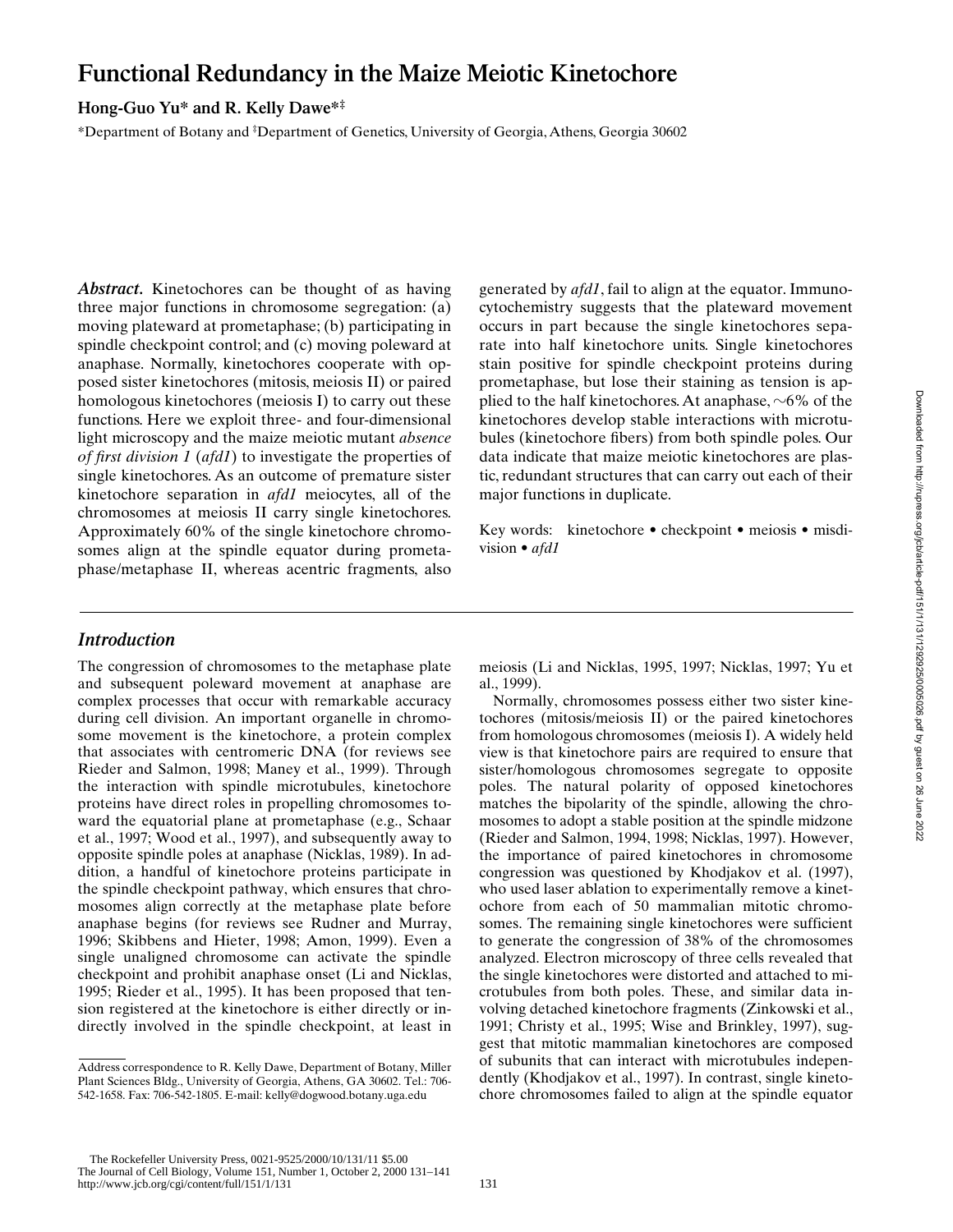when the same technique was applied to African blood lily (*Haemanthus*) endosperm cells (Khodjakov et al., 1996), suggesting that single kinetochores and/or their interactions with the spindle differ among species or cell types.

Here, we extend the analysis of single kinetochores to maize meiotic cells. For a source of material, we exploit the phenotype of the maize meiotic mutant *absence of first division 1* (*afd1*)1 (Golubovskaya and Mashnenkov, 1975), which, as a result of premature sister kinetochore separation at meiosis I, produces cells at meiosis II that contain a complete set of single kinetochore chromosomes. By analyzing these single kinetochore chromosomes in detail, we demonstrate that they can align with  $\sim 60\%$  accuracy at metaphase II by interacting with kinetochore fibers from opposite spindle poles. During alignment, the single kinetochores appear to divide into halves that are capable of functioning independently. The connections established by half kinetochores are stable enough to dissociate/dephosphorylate two well-studied spindle checkpoint proteins. Finally, in anaphase, considerable poleward force was generated by the half kinetochores, stretching and nearly separating the kinetochores into two parts.

## *Materials and Methods*

#### *Plant Materials*

The original stocks carrying the recessive *afd1* mutation were provided by Inna Golubovskaya (N.I. Vavilov Institute of Plant Industry Research, St. Petersburg, Russia). This strain was crossed once to the inbred line KYS, and a single resulting *Afd1*/*afd1* plant was self-crossed to generate all of the material used here. Homozygous *afd1/afd1* plants were identified cytologically in microsporocytes.

#### *Immunolocalization*

Meiocytes (Yu et al., 1999) or anthers (Yu et al., 1997) from both wildtype and mutant plants were fixed and processed as described previously (Yu et al., 1999). For the analysis of mitosis in *afd1* plants, the tips of prop roots were excised, fixed, and sectioned on a cryostat (Yu et al., 1999). The maize centromere protein (CENPC) antibodies, maize MAD2 antibodies, 3F3/2 mAb (a gift from Gary Gorbsky, University of Virginia, Charlottesville; Gorbsky and Ricketts, 1993), and mAb against  $\alpha$ -tubulin (a gift from David Asai, Purdue University, West Lafayette, IN; Asai et al., 1982) were used as described previously (Yu et al., 1999). The CENPC and MAD2 antibodies were detected by rhodamine-conjugated goat anti– rabbit secondary antibodies, and the  $3F3/2$  and  $\alpha$ -tubulin mAbs were detected by FITC-conjugated goat anti–mouse secondary antibodies (secondary antibodies were purchased from Jackson ImmunoResearch Laboratories). In double labeling studies, primary antibodies were incubated simultaneously. Chromosomal DNA was stained with diamino phenylindole (DAPI) at 0.1  $\mu$ g/ml.

#### *In Situ Hybridization*

For in situ hybridization, a maize centromeric satellite tandem repeat called CentC (Ananiev et al., 1998) was PCR amplified from genomic DNA derived from the inbred line W23 (primers were 5'-GAT-TGGGCATGTTCGTTGTG and 5'-CACTACTTTAGGTCCAAAAC). Two clones of the  $\sim$ 155-bp PCR product were sequenced to verify their identity as CentC. Gel-purified PCR products were labeled with fluorescently tagged dUTP and used as probes for in situ hybridization as described previously (Yu et al., 1997), except that the denaturing temperature was reduced to 90°C. In experiments where CENPC and CentC were both labeled, immunolocalization of CENPC was performed first, followed by in situ hybridization.

#### *Microscopy and Data Analysis*

Except where specifically noted in the text, all data were collected using a DeltaVision SA3.1 three-dimensional (3D) light microscope workstation as described previously (Yu et al., 1997). The data were processed by constrained iterative deconvolution. For the analysis of meiosis in living cells, meiocytes were cultured in a synthetic culture medium supplemented with the vital DNA stain Syto12 (Yu et al., 1997). Cells regularly survive in this medium for  $>6$  h. Time lapse 3D (4D) data were collected at intervals from 1 to 30 min depending on the experiment.

To estimate the frequency of single kinetochore chromosome alignment in *afd1* cells, we first determined that a rectangle with a width of 2  $\mu$ m encompassed all the kinetochores in four wild-type metaphase II cells. Based on this estimate, a rectangle with a width of  $2 \mu m$  was applied to the equator of the metaphase II spindles in six *afd1* cells (see Fig. 5). The placement of the rectangle in *afd1* cells was necessarily subjective, but in each case it was positioned roughly at the equator of the spindle and at right angles to the spindle axis. If a kinetochore was located within the rectangle, it was counted as aligned at the metaphase plate.

To evaluate the effect of tension on the dephosphorylation of the 3F3/2 antigen at the kinetochore, 3F3/2 staining was first normalized for kinetochore size by dividing it by the intensity of CENPC staining. This was done for all the kinetochores in two *afd1* prometaphase II cells that did not overlap with another kinetochore or with the background 3F3/2 staining. A square composed of  $10 \times 10$  pixels (pixel size, 0.1103  $\mu$ m) was used to cover the kinetochore. The gray level intensity of the CENPC and 3F3/2 staining within the square was obtained from three contiguous sections (section thickness,  $0.25 \mu m$ ), averaged, and subtracted from the background intensity. Kinetochore edges were identified as the position half way from the tip to the base of a one-dimensional plot profile drawn over the kinetochore. The longest axis of the kinetochore was used as the length, except when it was spherical, and the diameter was used. To analyze the relationship between staining intensity and kinetochore length, we tested linear, log linear, and power models using maximum coeefficient of determination  $(R^2)$  as our optimality criterion (using SAS statistical analysis software at the University of Georgia Research Computing Resource Facility).

### *Results*

#### *Sister Kinetochores Separate Prematurely during Meiosis I in afd1 Meiocytes*

We have recently identified and characterized a maize homologue of CENPC, a constitutive kinetochore protein (Dawe et al., 1999). Anti-CENPC antibodies effectively label each of the 20 chromosomes of a diploid maize cell at all stages of the cell cycle. As a first step in our study, we used affinity-purified anti-CENPC antibodies to confirm the phenotypic description of *afd1* given by Golubovskaya and colleagues (Golubovskaya and Mashnenkov, 1975; Golubovskaya et al., 1992). Fig. 1 illustrates a comparison of kinetochores from wild-type (left) and sibling *afd1* (right) plants at various stages of meiosis I. A complete description of kinetochore morphology in wild-type cells can also be found in our previous report (Dawe et al., 1999). The earliest detectable prophase stage in *afd1* plants is a diplotenelike stage, which in wild-type cells is typified by partially condensed and desynapsed chromosomes. All four (homologous and sister) kinetochores are usually associated at this stage in wild-type cells (Fig. 1 A, and data not shown), such that only 10 CENPC-positive spots are usually observed. Consistent with the assertion that minimal chromosome pairing occurs in *afd1* meiocytes (Golubovskaya and Mashnenkov, 1975; Golubovskaya, 1989), 20 CENPC-positive spots were generally observed at the diplotene-like stage of mutant cells (Fig. 1 B, and data not shown).

After diplotene and prometaphase I, the sister kinetochores in wild-type cells stay conjoined but separate slightly, revealing a doublet structure (Dawe et al., 1999).

<sup>1</sup> *Abbreviations used in this paper:* 3D, three-dimensional; *afd1*, *absence of first division 1*; CENPC, centromere protein C; CentC, maize centromeric tandem repeat.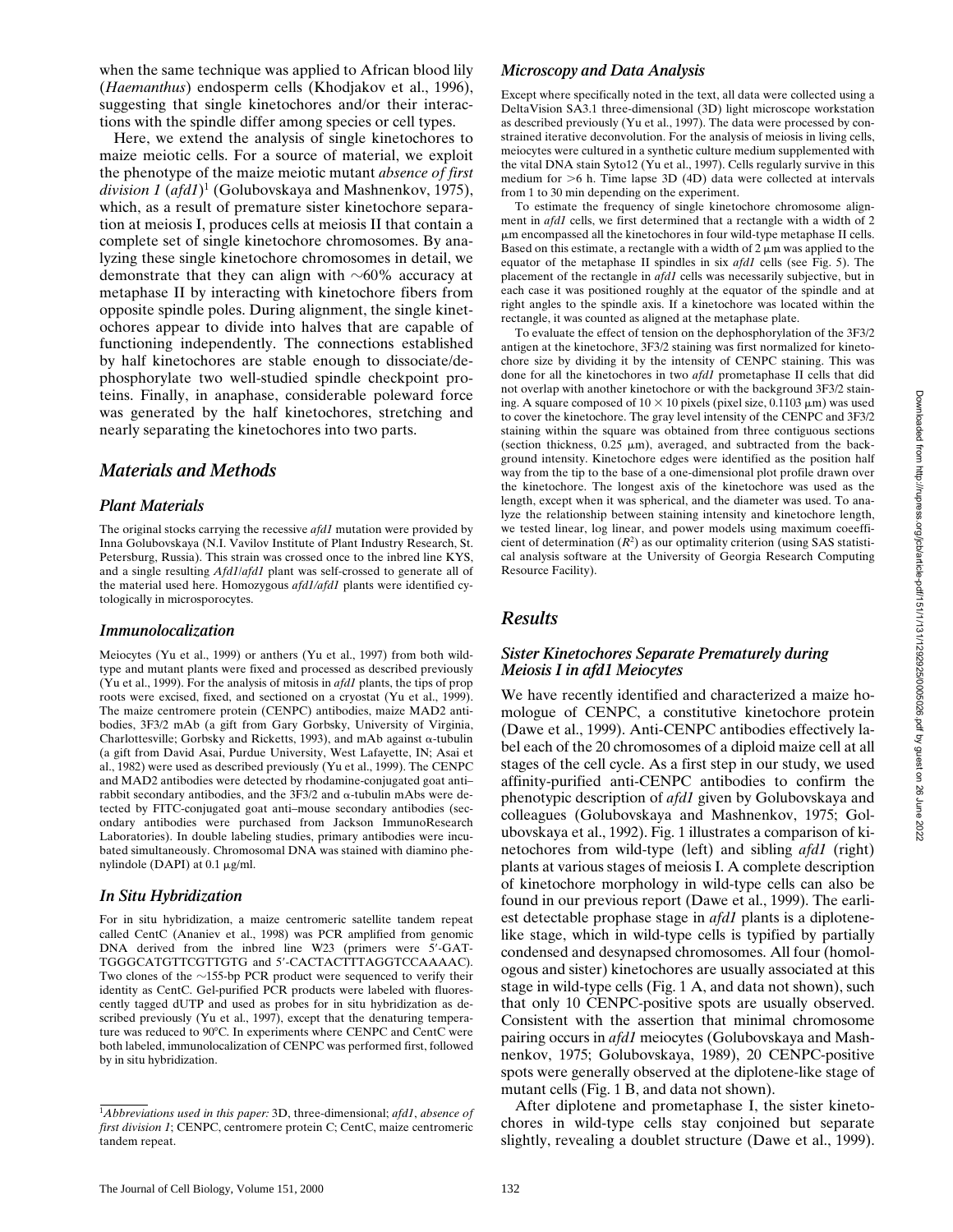

*Figure 1.* Sister kinetochore separation at meiosis I in the *afd1* mutant. All images are partial projections from 3D data sets. CENPC staining is shown in red, microtubules in green, and chromosomes in blue. Images on the left are from wild-type (*Afd1/afd1* or *Afd1/Afd1*) plants; images on the right are from mutant (*afd1/afd1*) plants. A and B, Diplotene. The earliest meiotic stage observed in *afd1* meiocytes is a diplotene-like stage. C and D, Metaphase I. The kinetochores often appear double in wild-type cells, whereas the kinetochores in *afd1* cells appear single. The bottom section of each frame is a stereo pair representing all of the kinetochores in these cells. E and F, Anaphase I. Sister kinetochores are conjoined in wild-type cells (inset in E,  $3\times$  magnification relative to scale bar), whereas they have disjoined and are single in *afd1* cells (inset in F). The arrow in F indicates an acentric chromosome fragment. G and H, Telophase I.



*Figure 2.* Mitotic chromosome segregation in *afd1* root tip cells. All images are partial projections from 3D data sets. Chromosomes are shown in magenta and CENPC staining in green. A, Prophase. Sister kinetochores can be distinguished from each other at this stage (inset,  $2 \times$  magnification relative to scale bar). B, Metaphase. Sister kinetochores align at the metaphase plate. C, Anaphase. D, Telophase.

Approximately ten doublet kinetochores are the norm for each half spindle at metaphase I (Fig. 1 C), anaphase I (Fig. 1 E), and telophase I (Fig. 1 G). However, in *afd1* cells,  $\sim$ 20 single kinetochores were observed in each half spindle at all 3 stages (Fig. 1, D, F, and H; only the stereo pair in Fig. 1 D shows all the kinetochores). These data confirm the conclusion, made by Golubovskaya and Mashnenkov (1975), that sister kinetochores separate prematurely in *afd1* plants to generate single kinetochore chromosomes before meiosis II. Our data also support the data of Chan and Cande (1998), who demonstrated that meiosis I spindle formation is essentially unaltered by the *afd1* mutation (Fig. 1). Finally, we observed a low frequency of small chromosome fragments in *afd1* plants that lacked visible CENPC staining (Fig. 1 F, discussed below).

To investigate the mitotic phenotype of the *afd1* mutation, we extended our studies to somatic cells from *afd1* plants. Data acquired from the cells in prop roots (aerial roots extending from the base of the stem) indicate that mitosis in mutant plants is essentially the same as was documented for normal maize mitosis (Yu et al., 1999). As shown in Fig. 2, the sister kinetochores can be distinguished from each other at the earliest stages of mitotic prophase (though they are often still connected; Fig. 2 A), and a complete separation of sister kinetochores occurs as early as prometaphase (not shown). Sister kinetochores then orient (Fig. 2 B) and segregate (Fig. 2 C) to opposite spindle poles. Acentric chromosome fragments were not observed in any of 16 anaphase/telophase cells from 2 mutant plants. Meiosis I and mitosis in the *afd1* mutant can be distinguished from each other by several criteria (compare Figs. 1 and 2). The distinct differences in the timing of kinetochore separation, chromosome condensation pat-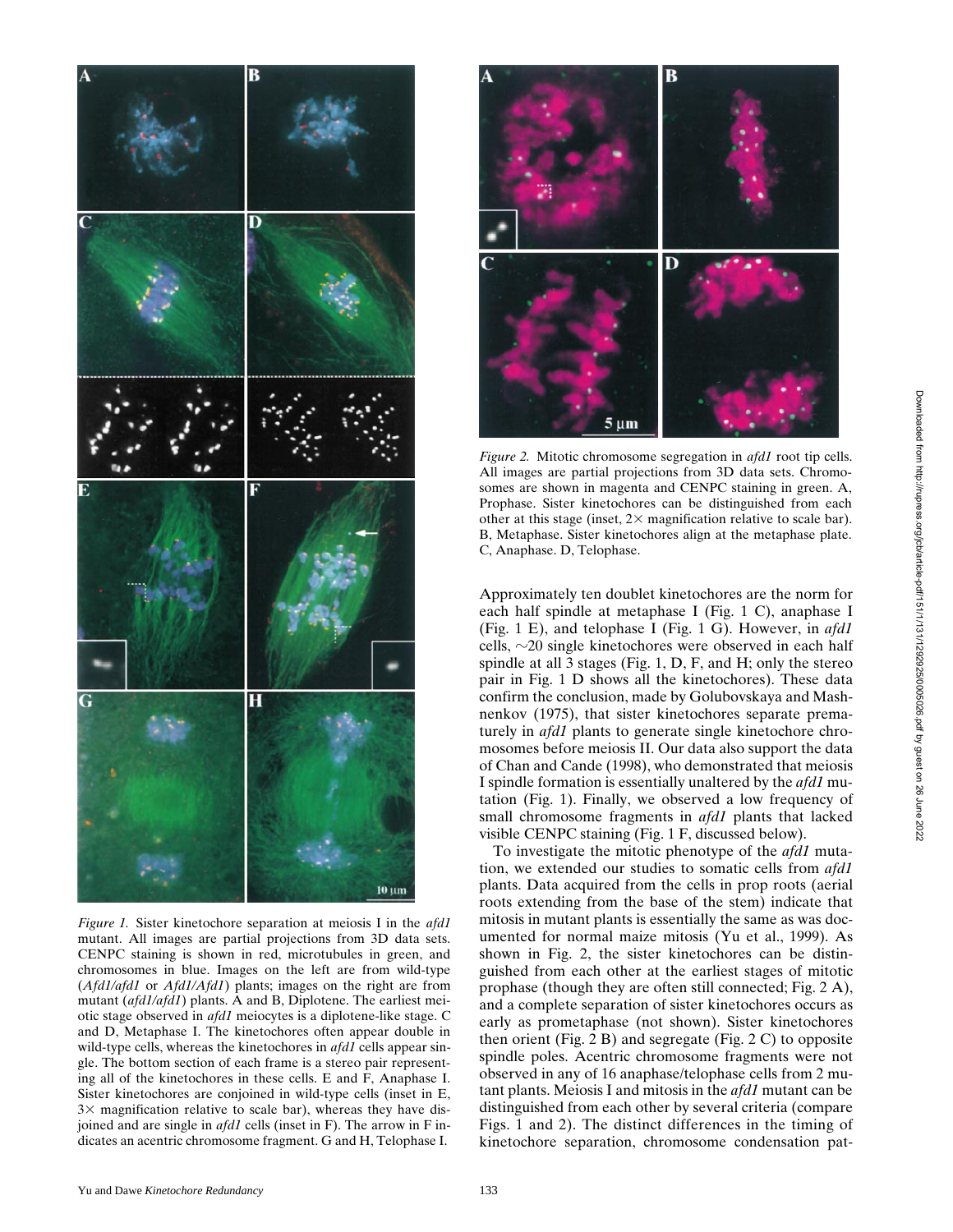

*Figure 3.* Meiosis II chromosome alignment and segregation in a living *afd1* cell. Images on the left show the same optical section taken at a series of time points. On the right are projections of four optical sections over a different region of the cell. Time in minutes is shown in the bottom left of each frame. Arrowheads in A1 and B1 show a single kinetochore chromosome moving toward the equatorial plate. Arrows in A1–H1 show a chromosome fragment moving away from the equator during metaphase and anaphase. The rectangle in D2 indicates the metaphase plate.



*Figure 4.* Anaphase II in a living wild-type cell. Shown here are partial projections from 3D data sets. Time in minutes is shown in the bottom left of each frame.

terns, and spindle morphology (mitotic spindles can be seen in Yu et al., 1999) suggest that the *afd1* mutation does not substitute meiosis I with a mitotic division.

#### *4D Analysis of Meiosis II in the afd1 Mutant*

To determine whether the single kinetochore chromosomes generated by the *afd1* mutation align at the metaphase II plate, we first employed 3D time lapse (4D) microscopy. As described previously (Yu et al., 1997), live meiocytes were extruded into a culture medium and stained with the vital DNA stain Syto12. A total of 32 cells from *afd1* plants was observed undergoing meiosis II. For 12 of the cells, data collection began before metaphase II and included all or part of prometaphase. As shown in Fig. 3, A–D, a clearly identifiable metaphase plate was formed. Once at the metaphase plate (Fig. 3 D), the single kinetochore chromosomes oscillated back and forth in a manner similar to wild-type cells (Fig. 3, A–D; Yu et al., 1997). The full prophase–metaphase II alignment process was observed in two cells, where prometaphase lasted  $\sim$ 1 h longer (a total of  $\sim$ 150 min) than expected for a wild-type meiocyte ( $\sim$ 90 min; Yu et al., 1997).

In an additional 6 wild-type cells and 20 cells from sibling *afd1* plants, the earliest stages recorded were metaphase or early anaphase II. In each cell where the start of anaphase was documented, all of the chromosomes appeared to begin poleward movement together. The orderly chromosome segregation characteristic of a wildtype cell is shown in Fig. 4. In mutant cells, however, normal chromosome segregation was not observed. Instead, the chromosomes demonstrated erratic behavior typified by irregular rates of movement and frequent changes in direction. The rates of chromosome movement for individual chromosomes varied from  $< 0.4$  to 1.4  $\mu$ m/min (compared with a consistent  $\sim$ 0.78  $\mu$ m/min in wild-type plants,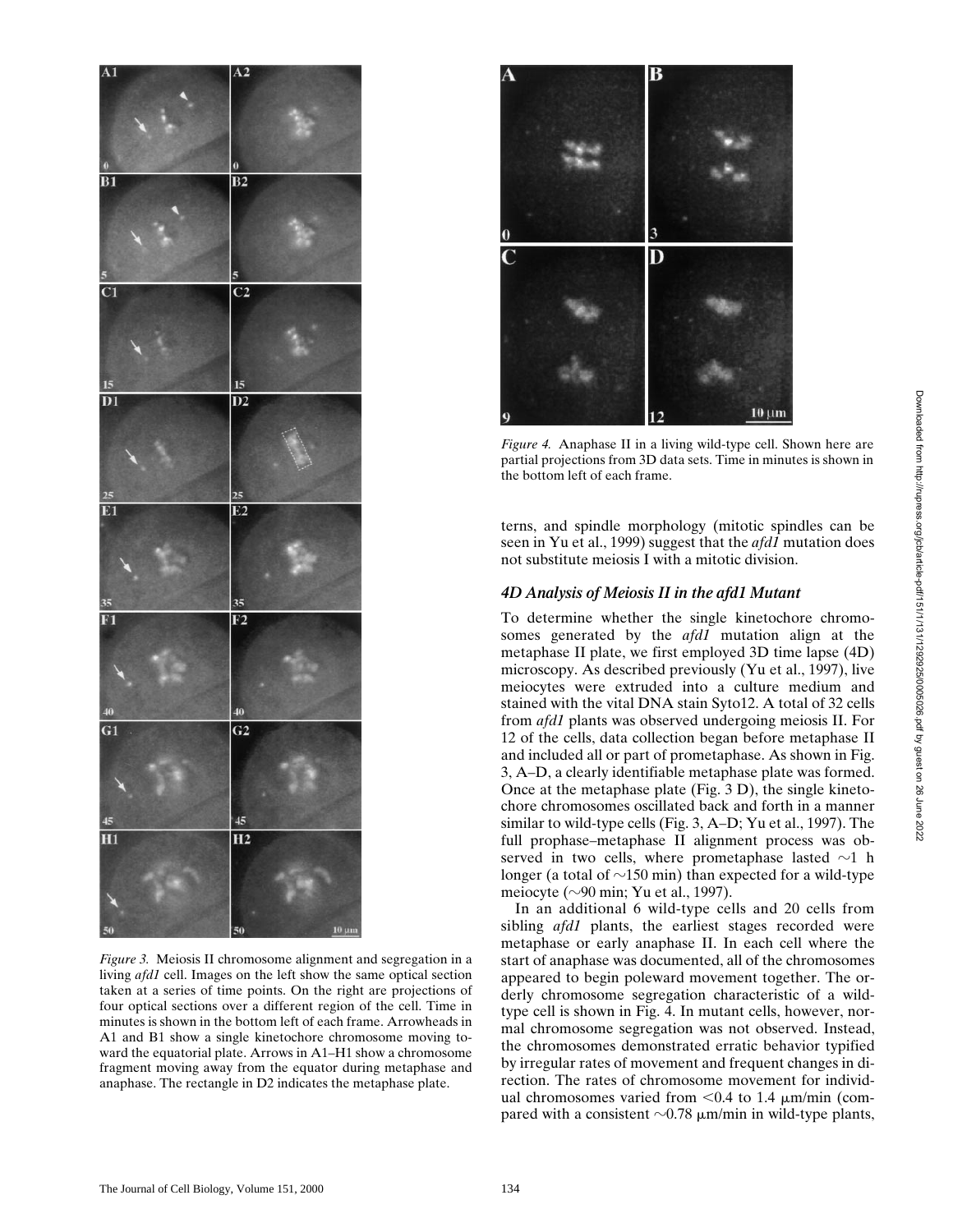

*Figure 5.* Kinetochore morphology in wild-type and *afd1* cells at meiosis II. CENPC staining is shown in red, microtubules in green, and chromosomes in blue. Images from wild-type plants are on the left; those from *afd1* plants are on the right. (A and B) Prometaphase II. The spindle is still amorphous at this stage. (C and D) Metaphase II. Kinetochore pairs align at the equator in wild-type cells. A majority of single kinetochores align at the equator in *afd1* cells to form a rough metaphase plate (indicated by a rectangle; see Materials and Methods for details). The arrow and inset  $(2 \times$  magnification relative to scale bar) in D indicates a bioriented single kinetochore that is stretched between the poles.

Fig. 3; Yu et al., 1999). Anaphase II in mutant cells was typically three to four times longer than is characteristic for wild-type cells; the cell shown in Fig. 3 remained in anaphase for  $\sim$ 100 min before the distinct nuclei structures characteristic of telophase were observed (not shown, but see Fig. 5 H).

The chromosome fragments generated during meiosis I were observed in living *afd1* cells as small Syto12-stained structures. One such fragment was observed in the cell illustrated in Fig. 3 (arrows). The fragment moved slowly towards a spindle pole at  $0.22 \mu m/min$  during prometaphase and remained suspended in the spindle throughout metaphase II. The same fragment moved rapidly poleward during mid-anaphase II at  $0.71 \mu m/min$  (Fig. 3, E-H).

### *A Majority of Single Kinetochore Chromosomes, but Not Acentric Fragments, Aligns at the Spindle Midzone*

By treating fixed cells with anti-CENPC antibodies, we were able to view the position and morphology of the single kinetochores during meiosis II. These data are shown in Fig. 5, with control meiocytes from wild-type plants (left) and meiocytes from sibling *afd1* plants (right). The spindle in *afd1* meiocytes was usually irregular in shape (Fig. 5 D), though a basic bipolar structure was always observed. As in living cells, a majority of the single kinetochores chromosomes appeared to align at the spindle equator in metaphase II (Fig. 5 D). We did not observe any examples of kinetochore-carrying chromosomes located at the spindle poles. Using the thickness of the metaphase II plate in wild-type cells as a standard (see Materials and Methods), we estimated from a sample of six *afd1* cells that  $60 \pm 16\%$  of the single kinetochore chromosomes congressed to the spindle equator (Fig. 5 D; note rectangles in C and D). Those chromosomes that aligned at the plate frequently took on a stretched appearance (Fig. 5 D, arrow and inset), whereas those that failed to align at the plate usually appeared spherical (Fig. 5 D, arrowhead).

Among 72 prometaphase–metaphase II *afd1* cells that were analyzed in detail (from 6 plants), 32 possessed at least 1 acentric chromosome fragment, i.e., a small DAPIstained body that lacked detectable CENPC staining. In contrast, a survey of 922 wild-type cells at the same stages revealed no visible fragments (these data were obtained by standard 2D microscopy from 3 wild-type siblings of mutant plants). The localization of acentric fragments in the spindle can be used to assess the direction of the forces prevailing on chromosome arms. Among the acentric fragments scored in *afd1* plants, 4 were located in the vicinity of the spindle midzone, whereas a majority of 28 (88%) were located in a polar region. Acentric fragments that

Unaligned kinetochores appear spherical (arrowhead in D). (E and F) Anaphase II. Sister kinetochores segregate from each other in wild-type cells. Chromosome movement in *afd1* is erratic, with chromosomes located along the length of the spindle. Single kinetochores can be stretched up to five times their normal diameter (insets in F,  $2 \times$  magnifications relative to scale bar). (G and H) Telophase II. Multiple nuclei are formed in *afd1* cells. There is no shift in spindle orientation as the cells proceed through the cell cycle.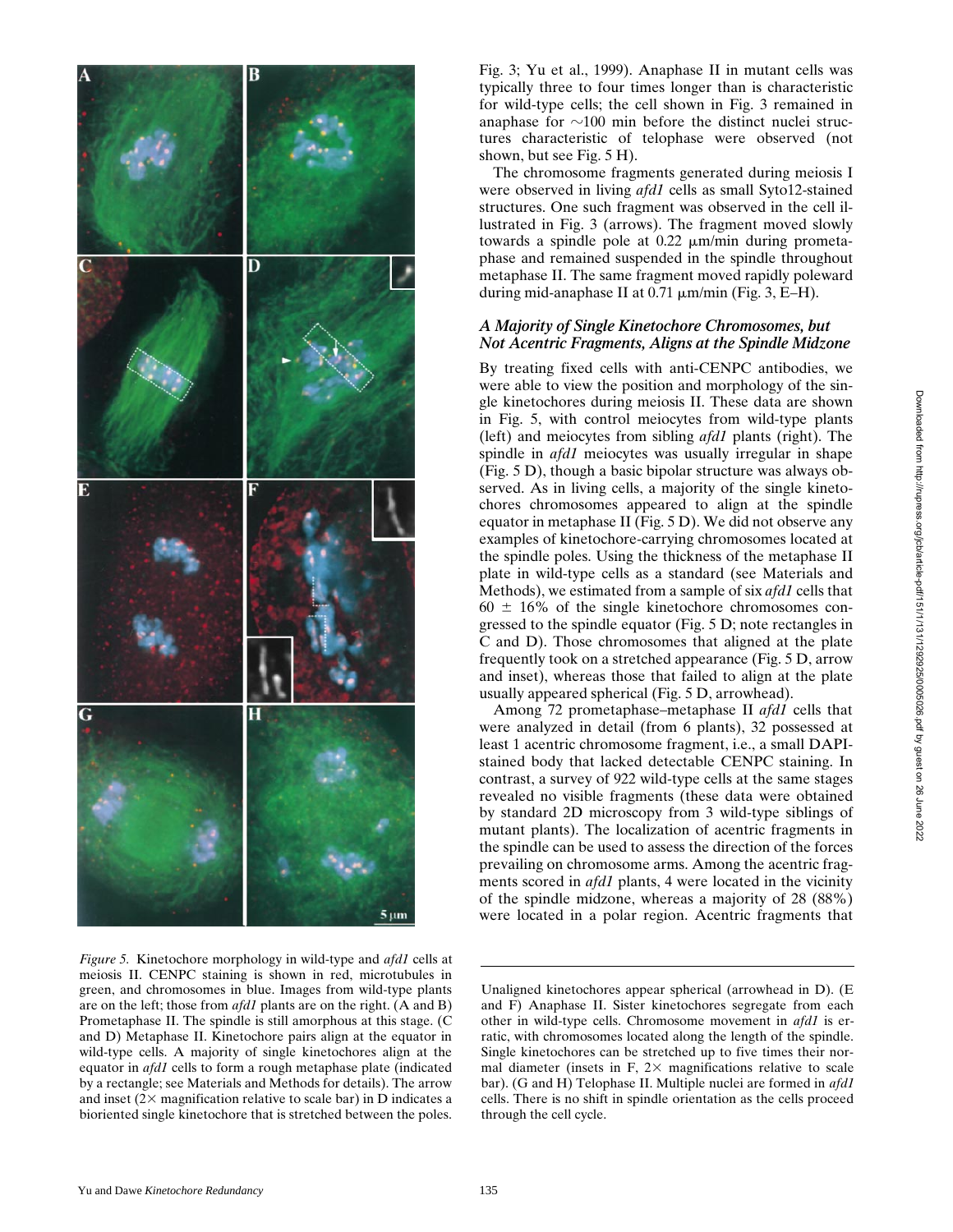

*Figure 6.* Spatial and temporal organization of the 3F3/2 antigen and MAD2 protein on single kinetochores in *afd1* cells. All images are partial projections from 3D data sets. 3F3/2 staining is shown in green, CENPC staining in red (A3 and B3), and chromosomes in blue. MAD2 staining (C3) is shown in red. (A1–A3) 3F3/2 staining at prometaphase II kinetochores. The 3F3/2 antibody also recognizes nonkinetochore sites (arrow). 3F3/2 staining is divided and localized to the ends of stretched single kinetochores (inset in A3,  $4\times$  magnification relative to scale bar). (B1– B3) 3F3/2 staining is not present at kinetochores during anaphase II, though background staining is apparent at nonkinetochore sites (arrow). (C1–C3) Colocalization of MAD2 and the 3F3/2 antigen on single kinetochores at mid-prometaphase II. 16 (of the 20) kinetochores were stained by MAD2 this cell. (D1–D3) Same as C1–C3, except at late prometaphase II. 12 kinetochores were stained by MAD2 in this cell. The arrow indicates a spherical kinetochore that is brightly stained with both antibodies; most of the other kinetochores are weakly stained.

were intermingled among the chromosomes at the midzone would have been difficult to detect, so it is possible that we have overestimated the proportion of fragments that migrated to a pole. At a minimum, however, the data show that while no kinetochore carrying chromosomes was found near the spindle poles, a substantial number of acentric fragments was. The simplest interpretation is that kinetochores, not motile forces associated with chromosome arms, are responsible for the alignment of single kinetochore chromosome at the spindle midzone.

#### *Single Kinetochore Chromosome Alignment Occurs by Tension-sensitive Interactions with the Spindle*

In prior studies, we described the localization of two spindle checkpoint proteins on maize mitotic and meiotic kinetochores (Yu et al., 1999). MAD2 is a widely conserved checkpoint protein that binds specifically to unaligned kinetochores (for review see Amon, 1999). The 3F3/2 antigen, also a presumed checkpoint protein, is a phosphoepitope that is sensitive to tension applied at the kinetochore (Nicklas et al., 1995; Nicklas, 1997). Antibodies to both proteins recognize an outer domain of the kinetochore in wild-type maize meiocytes (Yu et al., 1999). Similarly, single kinetochore chromosomes at prometaphase II stain brightly with both the 3F3/2 antibody and the MAD2 antibody. These data are shown in Fig. 6. The single kinetochores progressively lost 3F3/2 and MAD2 staining as the cells proceeded through prometaphase (Fig. 6, A, C, and D) and by anaphase II the staining was no longer detectable at kinetochores (Fig. 6 B). The 3F3/2 antibody also stains nonkinetochore sites (arrows in Fig. 6, A2 and B2; Yu et al., 1999), which can be distinguished from kinetochore staining by double labeling with either the CENPC or MAD2 antibodies.

We previously demonstrated in wild-type cells that MAD2 and 3F3/2 show nearly identical staining patterns both spatially and temporally (Yu et al., 1999). To test whether MAD2 and 3F3/2 are also colocalized on single kinetochores, we analyzed 20 double-labeled cells ranging from early to late prometaphase II. Each of the cells was fixed at a stage when the checkpoint proteins were detectable on some but not all of the kinetochores present (the average number of MAD2-stained kinetochores was 12.4). We found that 98.8% of the kinetochores that were MAD2-positive were also labeled with the 3F3/2 antibody (247/250 single kinetochores). These data lend strong support to the conclusion that 3F3/2 dephosphorylation and MAD2 dissociation are coincident (Yu et al., 1999), and indicate that 3F3/2 staining at kinetochores is a reliable marker for the presence of MAD2.

Double labeling for the 3F3/2 antigen and CENPC (Fig. 6 A) and for the 3F3/2 antigen and MAD2 (Fig. 6, C and D) indicated that the 3F3/2 antigen lies outside the CENPC domain but in the same domain as MAD2. Since nearly identical results were obtained in wild-type cells (Yu et al., 1999), our analysis suggests that the premature disjunction caused by *afd1* does not disrupt the basic composition and organization of the kinetochores. Interestingly, a bipolar staining pattern was clearly observed on several single kinetochores, with the 3F3/2 staining occupying opposite ends of stretched kinetochores (Fig. 6 A3). These data indicate that single kinetochores have the capacity to divide into half kinetochore units, with each end of the elongated kinetochore interacting independently with a pole.

The results of our previous work suggest that the loss of MAD2 and 3F3/2 staining during meiosis is correlated with the level of tension applied to the kinetochores (Yu et al., 1999). Because chromatin is elastic (Waters et al., 1996), we were able to use the distance between paired homologous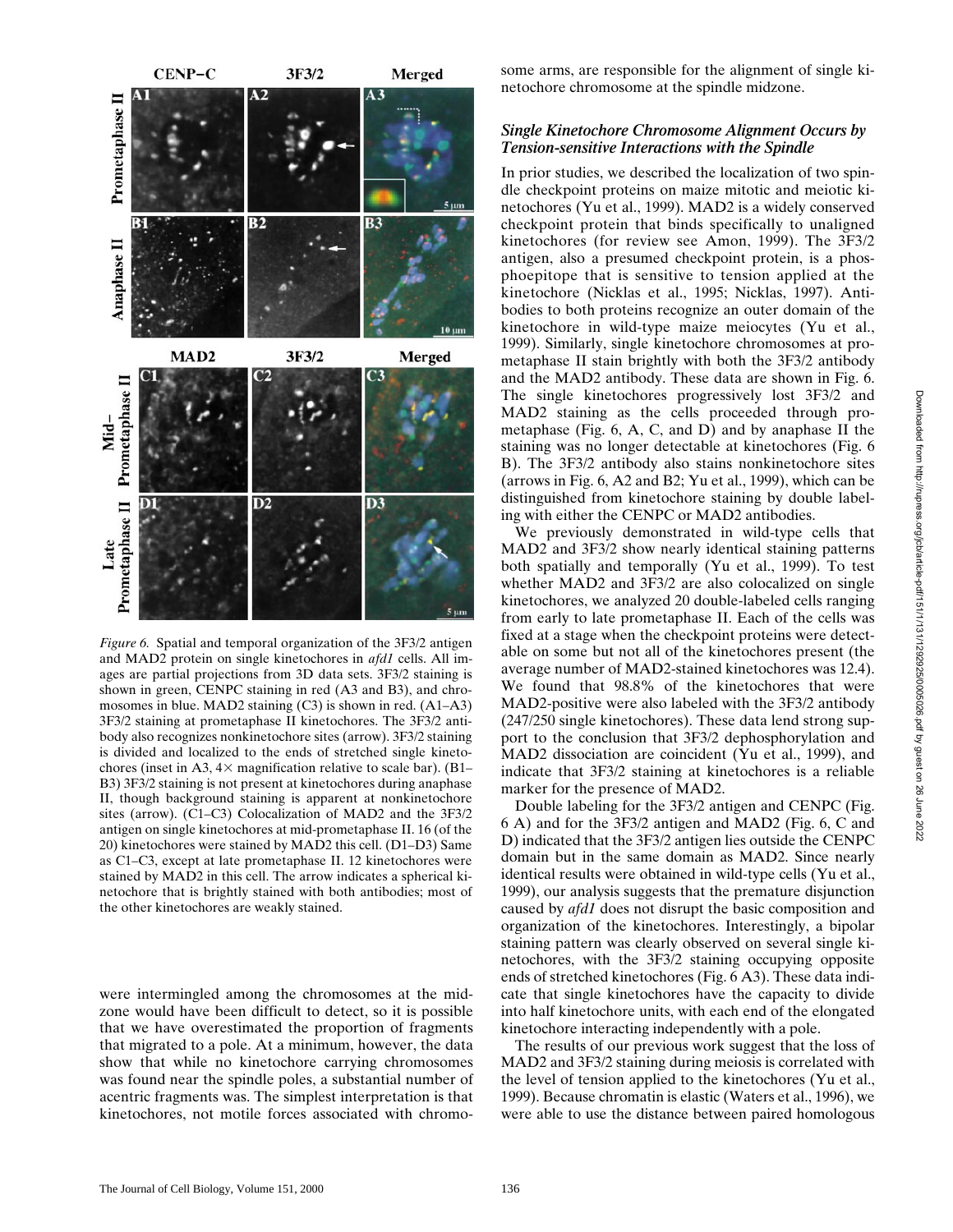

*Figure 7.* Normalized 3F3/2 staining intensity at single kinetochores is negatively correlated with kinetochore diameter/length. (A) Three single kinetochores from a prometaphase II cell. CENPC staining is shown in red and 3F3/2 staining in green. Images are from single optical sections. The staining intensity in each panel is unaltered from the original deconvolved image. (B) 3F3/2 staining intensity, normalized for kinetochore volume by dividing it by CENPC staining intensity, is plotted with respect to kinetochore diameter/length (see Materials and Methods for details). Data were obtained from two prometaphase II cells:  $(\triangle)$ kinetochores from one cell;  $(\bullet)$  kinetochores from the second cell. Numbers next to triangles correspond to the kinetochores displayed in A. Log staining intensity is inversely proportional to log kinetochore length ( $R^2 = 0.58, P < 0.01$ ).

or sister kinetochores to estimate the tension between the kinetochores and their associated kinetochore fibers (Yu et al., 1999). We used a similar assay on the single kinetochore chromosomes in *afd1* meiocytes. At mid-prometaphase II, the single kinetochores can be observed in a variety of states of alignment. Some show no evidence of a bipolar interaction with the spindle, others are stretched, indicating a bipolar interaction with the spindle, and others lie in between these two extremes. We chose two such midprometaphase II cells, and for each scorable kinetochore determined the 3F3/2 staining intensity (using CENPC staining to normalize for kinetochore volume) and the diameter/length of the single kinetochore. As shown in Fig. 7, there was a strong negative correlation between the two. These data indicate that the loss of 3F3/2 staining on stretched kinetochores is a result of tension applied to the single kinetochore, not an inherent limitation on the duration of the spindle checkpoint (discussed below).



*Figure 8.* Interactions of single kinetochores with microtubules at anaphase II. CENPC staining is shown in red, microtubule staining in green, and chromosomes in blue. (A and B) Single optical sections taken  $1 \mu m$  apart from each other. Arrowheads in A indicate kinetochores that appear to be interacting with microtubules in a tangential manner. The kinetochores indicated by arrows in B are interacting end-on with two different kinetochore fibers, one at each end of the stretched single kinetochores. (C, D, and E)  $3\times$ magnifications of the region indicated in B; C shows CENPC staining only, D microtubules only, and E the merged image.

## *Poleward Movement at Anaphase Causes Stretching of Single Kinetochores*

Anaphase II in *afd1* meiocytes can be identified both by the absence of staining for checkpoint proteins (Fig. 6 B) and by the degree of kinetochore stretching that occurs during this stage. While kinetochore stretching during prometaphase and metaphase II was mild (Fig. 5 D and Fig. 6, A, C, and D), in anaphase II it was frequently extreme (Fig. 5 F and Fig. 6 B). An average of 24% of the single kinetochores at anaphase II were stretched into cylindrical shapes ( $n = 347$  kinetochores in 18 cells), and in several cases the long axes exceeded 5 times the diameter of a normal anaphase II kinetochore (Fig. 5 F).

In wild-type cells, the kinetochores appear to interact with microtubules in a tangential way early in prometaphase and then display distinct end-on interactions with kinetochores in late prometaphase through anaphase (data not shown, and Fig. 1, C and E). To analyze the interaction of single kinetochores with microtubules, we analyzed a set of 153 chromosomes in 8 anaphase II cells. Of 36 stretched single kinetochores, 27 showed primarily tangential interactions with microtubules, while 9 others showed the distinct end-on interactions characteristic of wild-type cells. As shown in Fig. 8, B–E, when end-on interactions were apparent, there were two kinetochore fibers from opposite poles interacting with the ends of the stretched kinetochore. It is likely that the microtubules that appeared to interact tangentially with stretched kinetochores (Fig. 8 A)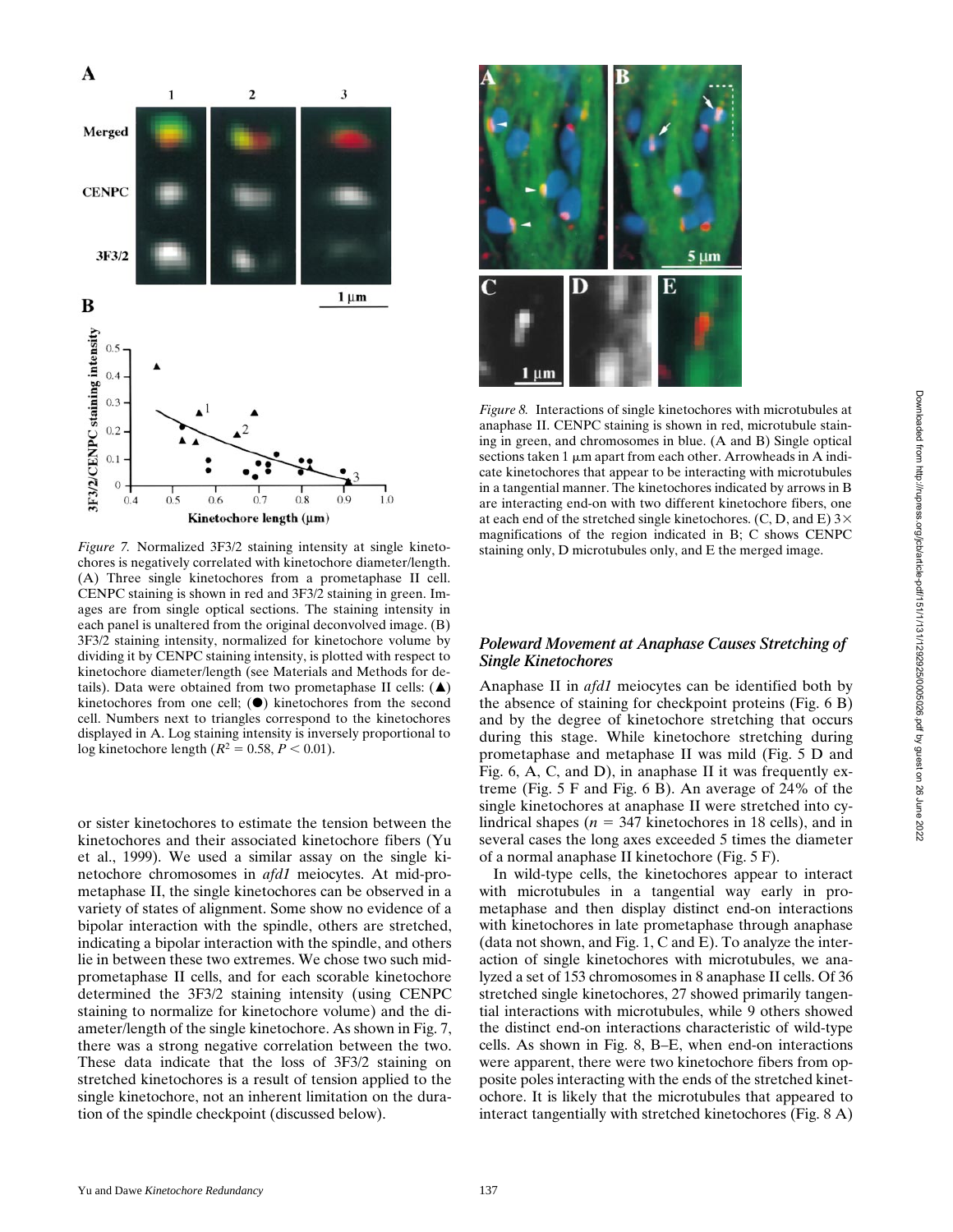

*Figure 9.* Separation of half kinetochore units at meiosis II in *afd1* cells. CENPC staining is shown in red, centromere (CentC) staining in green, and chromosomes in blue. Images are partial projections from 3D data sets. (A1–A3) Prophase II. Centromere staining overlaps with kinetochore staining. (B1–B3) Anaphase II. A stretched single kinetochore has nearly separated into two parts (insets,  $3 \times$  magnification relative to scale bar).

also extended away from the kinetochores in both directions, but other possibilities cannot be excluded.

The observation that a single kinetochore can be stretched between two spindle poles suggests that the force may occasionally divide the kinetochore into two parts. That this is indeed the case was demonstrated by a combination of CENPC immunolocalization and in situ hybridization using an  $\sim$ 155-bp centromeric DNA repeat called CentC (Ananiev et al., 1998). At prophase II, CentC colocalized well with the CENPC-stained kinetochores (Fig. 9 A), although CentC staining varied considerably from chromosome to chromosome (as documented previously; Ananiev et al., 1998). However, on several anaphase chromosomes (eight chromosomes in five anaphase II cells), the kinetochores had clearly separated into two units that were joined by a thin thread of kinetochore material (Fig. 9 B). In each case, the two kinetochore units were attached by centromeric DNA, ruling out the possibility that these were rare examples of normal (i.e., two-chromatid) chromosomes that may have segregated correctly in meiosis I (in fact, we have no evidence that such chromosomes are ever present at meiosis II in the *afd1* mutant). We made an effort to quantify the frequency with which centromere/kinetochores were actually broken during anaphase II, i.e., misdivided (Darlington, 1937), by counting the number of CENPC spots in 10 telophase II cells from *afd1* plants. Misdivision would be expected to increase the number of kinetochores to a value significantly greater than the expected number of 20. The average kinetochore number in the 10 *afd1* cells was  $19.78 \pm 1.20$ , which was not significantly different from the kinetochore number in 8 wildtype telophase II cells  $(19.80 \pm 0.84)$ .

## *Discussion*

Here we demonstrate that meiotic kinetochores, which move to one spindle pole with high fidelity under normal circumstances, will regularly interact with two poles if they are denied a sister kinetochore. The evidence suggests that single kinetochore alignment involves the same basic processes employed during normal chromosome alignment, and that in anaphase, a significant fraction of the single kinetochores divides into half kinetochore units that interact independently with the spindle. In discussing our results, we first evaluate the *afd1* phenotype in relation to other published data, and follow with our interpretations of how the single kinetochore chromosomes align, interact with spindle checkpoint proteins, and finally segregate in anaphase.

## *afd1 Causes a Defect in Sister Chromatid Cohesion at Meiosis I*

Sister kinetochores are normally conjoined in meiosis I and then disjoin to move to opposite spindle poles in meiosis II. However, as described by Golubovskaya and colleagues, these events are significantly altered by the *afd1* mutation (Golubovskaya and Mashnenkov, 1975; Golubovskaya and Khristolyubova, 1985; Golubovskaya, 1989; Golubovskaya et al., 1992). Plants homozygous for *afd1* appear to skip the early prophase stages of meiosis I and then to prematurely segregate the sister kinetochores to opposite poles. The single kinetochore chromosomes released during meiosis I are then carried through to meiosis II, where they form a haphazard metaphase plate and then segregate randomly at anaphase II (Golubovskaya and Mashnenkov, 1975; Golubovskaya et al., 1992; Chan and Cande, 1998). Using antibodies to the recently identified maize CENPC protein (Dawe et al., 1999), we were able to confirm this phenotype and demonstrate that the equational segregation of sister kinetochores at meiosis I is close to 100% (Fig. 1).

To explain the *afd1* phenotype, Golubovskaya and colleagues proposed that the mutation causes a substitution of meiosis I with mitosis-like division, i.e., that meiosis I is absent in *afd1* plants (Golubovskaya and Mashnenkov, 1975; Golubovskaya and Khristolyubova, 1985; Golubovskaya, 1989). However, our immunocytochemical analysis suggests that the phenotype is more complex than this. Although some prophase I stages cannot be identified (roughly leptotene to pachytene), sister kinetochore separation in *afd1* meiocytes starts after nuclear envelope breakdown (Fig. 1, A and B) as is characteristic of normal meiosis I cells (Dawe et al., 1999). This contrasts with mitosis (Fig. 2 A) or normal meiosis II (Dawe et al., 1999), where kinetochore separation is readily apparent at prophase. Further, the chromatin condensation patterns and spindle morphology of the first division (Fig. 1, B and D) more closely resemble meiosis I in wild-type cells (Fig. 1, A and C) than mitosis (Fig. 2; Yu et al., 1999). We also show here that a low level of chromosome fragmentation occurs during meiosis I in *afd1* plants and that many of these fragments lack kinetochores (Fig. 1 H).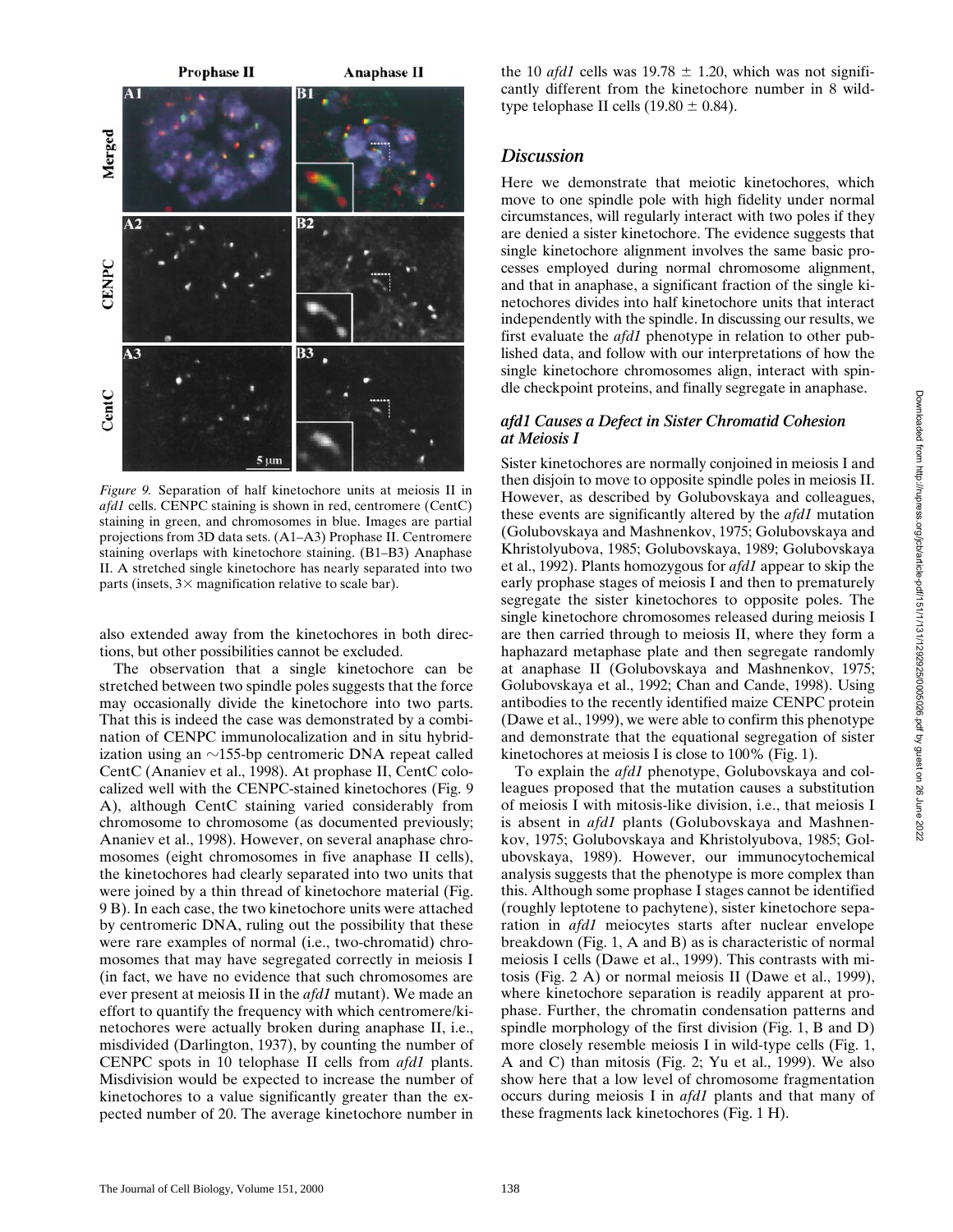The available data suggest that *Afd1* encodes a cohesin such as budding yeast rec8p, a meiosis-specific rad21-like protein (Klein et al., 1999). Mutations in *REC8* cause premature separation of sister chromatids and inhibit reciprocal recombination. The chromosome fragmentation caused by *afd1* may be evidence of aborted recombination events, since meiotic recombination involves the formation of double-strand breaks (Roeder, 1997; Zickler and Kleckner, 1999). *REC8*/*RAD21*-like genes are widely conserved in eukaryotes (Watanabe and Nurse, 1999), and mutants of a meiosis-specific *RAD21*-like gene called *SYN1/DIF1* have recently been described in *Arabidopsis* (Bai et al., 1999; Bhatt et al., 1999). Consistent with a homology between the two genes, there are clear similarities between the *afd1* phenotype and the *Arabidopsis syn1/dif1* phenotype (Bai et al., 1999; Bhatt et al., 1999).

Recent data from both *Saccharomyces cerevisiae* and *Schizosaccharomyces pombe* suggest that cohesin is not required to maintain the integrity of the mitotic kinetochore (Tomoyuki et al., 1999; Takahashi et al., 2000). These data are consistent with our own data, showing that at least three kinetochore proteins (CENPC, MAD2, and the 3F3/2 antigen) show the stage-specific (Fig. 6) and subkinetochore localization (Figs. 6, A3 and C3) typical of wild-type kinetochores (Yu et al., 1999). Although we cannot rule out the possibility that *afd1* has subtle effects on the morphology or makeup of the kinetochore, the available data suggest that the sister kinetochores are separated but otherwise undisturbed as they enter meiosis II.

#### *Single Meiotic Kinetochores Regularly Align at the Metaphase Plate*

Using both living and fixed specimens, we demonstrate that  $\sim 60\%$  of single kinetochore chromosomes align at the metaphase II plate (Figs. 3 and 5), whereas  $\sim 88\%$  of acentric fragments move in the opposite direction towards a pole (Fig. 3). These data support the observations of Khodjakov et al. (1997), who, with data obtained from a different class of cell division (mitosis) and a distantly related species (rat kangaroo), showed that single kinetochores are capable of autoaligning at metaphase. Our data are also in agreement with earlier data from the same group showing that acentric fragments in *Haemanthus* mitotic cells move poleward during chromosome alignment (Khodjakov et al., 1996).

There are also notable differences between our data and those published previously. Perhaps the most significant is the demonstration by Khodjakov et al. (1996) that *Haemanthus* single kinetochore chromosomes fail to align at the spindle midzone. An explanation for this may lie in the fact that meiotic kinetochores display morphological plasticity in the course of their normal function, first associating closely with a sister kinetochore in meiosis I and then subsequently changing their behavior to dissociate from the sister in meiosis II. The inherent capacity for remodeling may make the meiotic kinetochore especially susceptible to aberrant alignment during meiosis II. Another notable difference is that acentric chromosome fragments move plateward during prometaphase in mammalian mitotic cells (Rieder and Salmon, 1994), not poleward as in *Haemanthus* mitosis or maize meiosis. This difference is

probably related to the function of centrosomes, which organize the spindle poles in animal mitotic cells, but which are absent in all higher plant cells and the meiotic cells of some animals (Smirnova and Bajer, 1992; Rieder et al., 1993). The active polymerization of microtubules outward from centrosomes is thought to be part of the force that drives chromosome fragments plateward (Rieder and Salmon, 1994). In cells that lack centrosomes, the dominant force affecting the movement of acentric fragments may be the poleward flux of tubulin monomers within the spindle (Sawin and Mitchison, 1994).

### *Single Kinetochores Interact Normally with Spindle Checkpoint Proteins and Demonstrate Anaphase Motility*

In normal cells, sister/homologous kinetochores orient towards opposite spindle poles and generate tension with attached kinetochore fibers (Nicklas, 1997). The kinetochores move farther away from each other as increasing tension is applied during prometaphase, such that there is a rough correlation between tension and kinetochore–kinetochore distance (Waters et al., 1996, 1998). MAD2 and 3F3/2 staining decrease as kinetochore–kinetochore distance increases during maize meiosis, suggesting that the release/dephosphorylation of these proteins is tension sensitive (Yu et al., 1999). Here we demonstrate the same effect on single kinetochore chromosomes. Single kinetochores showed variable degrees of stretching during prometaphase (Fig. 7 A), and stretching was negatively correlated with 3F3/2 staining intensity (Fig. 7 B). The double staining required for these experiments revealed that many of the single kinetochores had divided into half kinetochore units. A distinct bipolar staining pattern was observed, where 3F3/2 staining was fully divided and localized at the poles of the elongated kinetochores (Fig. 6 A3).

It is known that tension at the kinetochore makes kinetochore fibers more stable and/or promotes microtubule bundling within the fiber (Ault and Nicklas, 1989; Nicklas and Ward, 1994). Therefore, it is likely that once bipolar connections are established by the single kinetochore, the resulting tension stabilizes the interaction and serves to further separate and define the half kinetochore units. For the numerous kinetochores that did not appear to adopt a bipolar interaction with the spindle (e.g., those lying outside the rectangle in Fig. 5 D), the loss of MAD2 and 3F3/2 staining may be the result of a normal "timing out" of the checkpoint. In the presence of microtubule-destabilizing drugs that activate the spindle checkpoint in budding yeast, the cell cycle is delayed for a period of  $\sim$ 6 h, after which the cell cycle proceeds regardless of the state of the chromosomes (Hoyt et al., 1991). Similarly, Li and Nicklas (1995) demonstrated a 5–6-h delay when a single unaligned chromosome was present during insect meiosis. In our study of the *afd1* mutant, the full prophase–metaphase II period was documented in only two cells. Prometaphase II extended for  $\sim$ 1 h longer than expected in these cells, suggesting that the meiosis II spindle checkpoint times out relatively quickly in maize.

Anaphase II in the *afd1* mutant is marked by two events: the loss of staining for checkpoint proteins (Fig. 6 B), and a significant increase in the stretching of many sin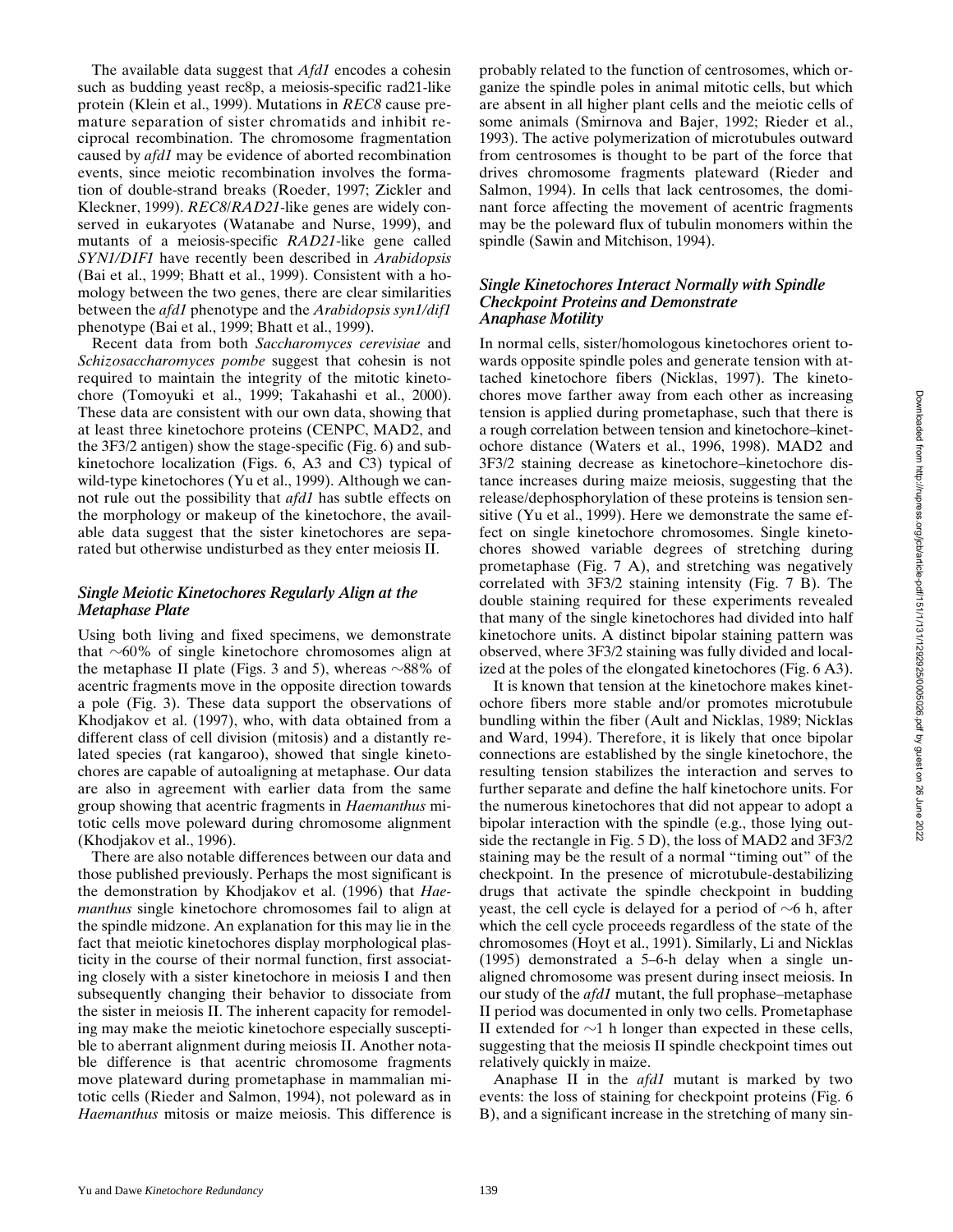gle kinetochores (up to five times their normal diameter; Fig. 5 F). In many cases, the kinetochore stretching appeared to be caused by prometaphase-like tangential interactions with microtubules (Fig. 8 A), whereas in others, there were clearly identifiable kinetochore fibers interacting with each end of the stretched kinetochores (Fig. 8 B). The type of end-on interactions shown in Fig. 8 B occurred on 25% of the stretched kinetochores and 6% of all single kinetochores. These data support the idea that single kinetochores can divide into half kinetochore units, and indicate that each unit can undergo poleward motility.

#### *Centromere/Kinetochore Redundancy*

A large body of literature suggests that the centromeric DNA, which underlies the kinetochore and may be entwined within it (for review see Choo, 1997), has a redundant structure. The bulk of the cytological evidence for redundancy comes from experiments where centromeres are split by a process known as centromere misdivision (Darlington, 1937). One method for detecting misdivision is to observe the behavior of univalents at meiosis I (unpaired chromosomes) or single kinetochore chromosomes at meiosis II. Such chromosomes often appear to break at the centromeres, in some species, such as wheat, at frequencies close to 40% (Sears, 1952). More recently, the molecular analysis of centromeres in *Drosophila* and *Arabidopsis* has revealed highly reiterated sequence elements (Sun et al., 1997; Copenhaver et al., 1999). Maize centromeres appear to have a similar structure. Several abundant sequence repeats have been identified at maize centromeres (Kaszas and Birchler, 1996; Ananiev et al., 1998), and the centromere of the B chromosome can be reduced by misdivision to  $\sim$ 10% of its natural size and still retain function (Kaszas and Birchler, 1996).

Other evidence suggests that the centromere–kinetochore complex has a visibly redundant external structure. Lima-de-Faria (1958) reviewed this literature, which in some cases provides convincing descriptive evidence for half kinetochore units on single kinetochore chromosomes (i.e., at anaphase II; see Figures 45 and 46 of Lima-de-Faria, 1958). More recently, Mole-Bajer et al. (1990) used kinetochore-specific human (calcinosis, Raynaud phenomenon, esophageal dismotility, sclerodactyly, telangiectasia [CREST]) autoantisera to show that, under enhanced immunogold detection conditions, the mitotic kinetochores in *Haemanthus* appear to be composed of two (and sometimes four) distinct units. Similarly, when mammalian mitotic kinetochores are artificially stretched, a repetitive staining pattern is observed (Zinkowski et al., 1991). We show here using functional assays and specific antibodies to a kinetochore outer domain that the maize meiotic kinetochore is divisible into two parts. We consider it unlikely that kinetochores are especially prone or otherwise limited to being divided into two parts. As discussed above, it is probably the interaction with the spindle and the stabilizing properties of kinetochore–microtubule attachment that is responsible for the twofold redundancy we have observed.

Östergren (1947) suggested that the half kinetochore units that were sometimes visible in the light microscope might independently orient towards different spindle poles and cause misdivision (see also Lima-de-Faria, 1956, for additional references and further discussion). Our data support this model for centromere misdivision. However, in maize the high frequency of single kinetochore alignment ( $\sim 60\%$ ) and stretching at anaphase ( $\sim 23\%$ ) does not result in a comparable level of centromere breakage. In our data set of 10 telophase II cells, we found no evidence for centromere–kinetochore misdivision. Therefore, the data suggest that while maize half kinetochore units frequently orient towards opposite spindle poles, this biorientation is usually resolved by one half of the kinetochore releasing its attachment. The frequency with which a bipolar kinetochore orientation results in centric misdivision is likely to be a species-specific parameter that depends on the size and sequence of the centromere as well as the molecular makeup of the kinetochore.

We thank Carolyn Lawrence and Evelyn Hiatt for help with statistical analysis.

This work was supported by a grant from the National Science Foundation (9513556) to R.K. Dawe.

Submitted: 3 May 2000 Revised: 14 July 2000 Accepted: 9 August 2000

#### *References*

- Amon, A. 1999. The spindle checkpoint. *Curr. Opin. Genet. Dev.* 9:69–75.
- Ananiev, E.V., R.L. Phillips, and H.W. Rines. 1998. Chromosome-specific molecular organization of maize (*Zea mays L.*) centromeric regions. *Proc. Natl. Acad. Sci. USA*. 95:13073–13078.
- Asai, D.J., C.J. Brokaw, W.C. Thompson, and L. Wilson. 1982. Two different monoclonal antibodies to tubulin inhibit the bending of reactivated sea urchin spermatozoa. *Cell Motil.* 2:599–614.
- Ault,  $J.\dot{G}$ ., and R.B. Nicklas. 1989. Tension, microtubule rearrangements, and the proper distribution of chromosomes in mitosis. *Chromosoma.* 98:33–39.
- Bai, X., B.N. Peirson, F. Dong, C. Xue, and C.A. Makaroff. 1999. Isolation and characterization of *SYN1*, a *RAD21*-like gene essential for meiosis in *Arabidopsis*. *Plant Cell.* 11:417–430.
- Bhatt, A.M., C. Lister, T. Page, P. Fransz, K. Findlay, G.H. Jones, H.G. Dickinson, and C. Dean. 1999. The *DIF1* gene of *Arabidopsis* is required for meiotic chromosome segregation and belongs to the *REC8/RAD21* cohesin gene family. *Plant J.* 19:463–472.
- Chan, A., and W.Z. Cande. 1998. Maize meiotic spindles assemble around chromatin and do not require paired chromosomes. *J. Cell Sci.* 111:3507–3515.
- Choo, K.H.A. 1997. The Centromere. Oxford University Press, New York. 304 pp.
- Christy, C.S., M. Deden, and J.A. Snyder. 1995. Localization of kinetochore fragments isolated from single chromatids in mitotic CHO cells. *Protoplasma.* 186:193–200.
- Copenhaver, G.P., K. Nickel, T. Kuromori, M.-I. Benito, S. Kaul, X. Lin, M. Bevan, G. Murphy, B. Harris, L.D. Parnell, et al. 1999. Genetic definition and sequence analysis of *Arabidopsis* centromeres. *Science.* 286:2468–2474.
- Darlington, C.D. 1937. Misdivision and the genetics of the centromere. *J. Genet.* 37:342–364.
- Dawe, R.K., L.M. Reed, H.-G. Yu, M.G. Muszynski, and E.N. Hiatt. 1999. A maize homolog of mammalian CENPC is a constitutive component of the inner kinetochore. *Plant Cell.* 11:1227–1238.
- Golubovskaya, I.N. 1989. Meiosis in maize: *mei* genes and conception of genetic control of meiosis. *Adv. Genet.* 26:149–192.
- Golubovskaya, I.N., and A.S. Mashnenkov. 1975. Genetic control of meiosis. I. Meiotic mutation in corn (*Zea mays L*.) *afd*, causing the elimination of the first meiotic division. *Soviet Genetics.* 11:810–816.
- Golubovskaya, I.N., and N.B. Khristolyubova. 1985. Maize meiosis and meigenes. *In* Plant Genetics. M. Freeling, editor. Alan R. Liss, Inc., New York. 723–738.
- Golubovskaya, I.N., N.A. Avalkina, and W.F. Sheridan. 1992. Effects of several meiotic mutations on female meiosis in maize. *Dev. Genet.* 13:411–424.
- Gorbsky, G.J., and W.A. Ricketts. 1993. Differential expression of a phosphoepitope at the kinetochores of moving chromosomes. *J. Cell Biol.* 122:1311– 1321.
- Hoyt, M.A., L. Totis, and B.T. Roberts. 1991. *S. cerevisiae* genes required for cell cycle arrest in response to the loss of microtubule function. *Cell.* 66:507–517.
- Kaszas, E., and J.A. Birchler. 1996. Misdivision analysis of centromere structure in maize. *EMBO (Eur. Mol. Biol. Organ.) J.* 15:5246–5255.
- Khodjakov, A., R.W. Cole, A.S. Bajer, and C.L. Rieder. 1996. The force for poleward chromosome motion in *Haemanthus* cells acts along the length of the chromosome during metaphase but only at the kinetochore during anaphase. *J. Cell Biol.* 132:1093–1104.